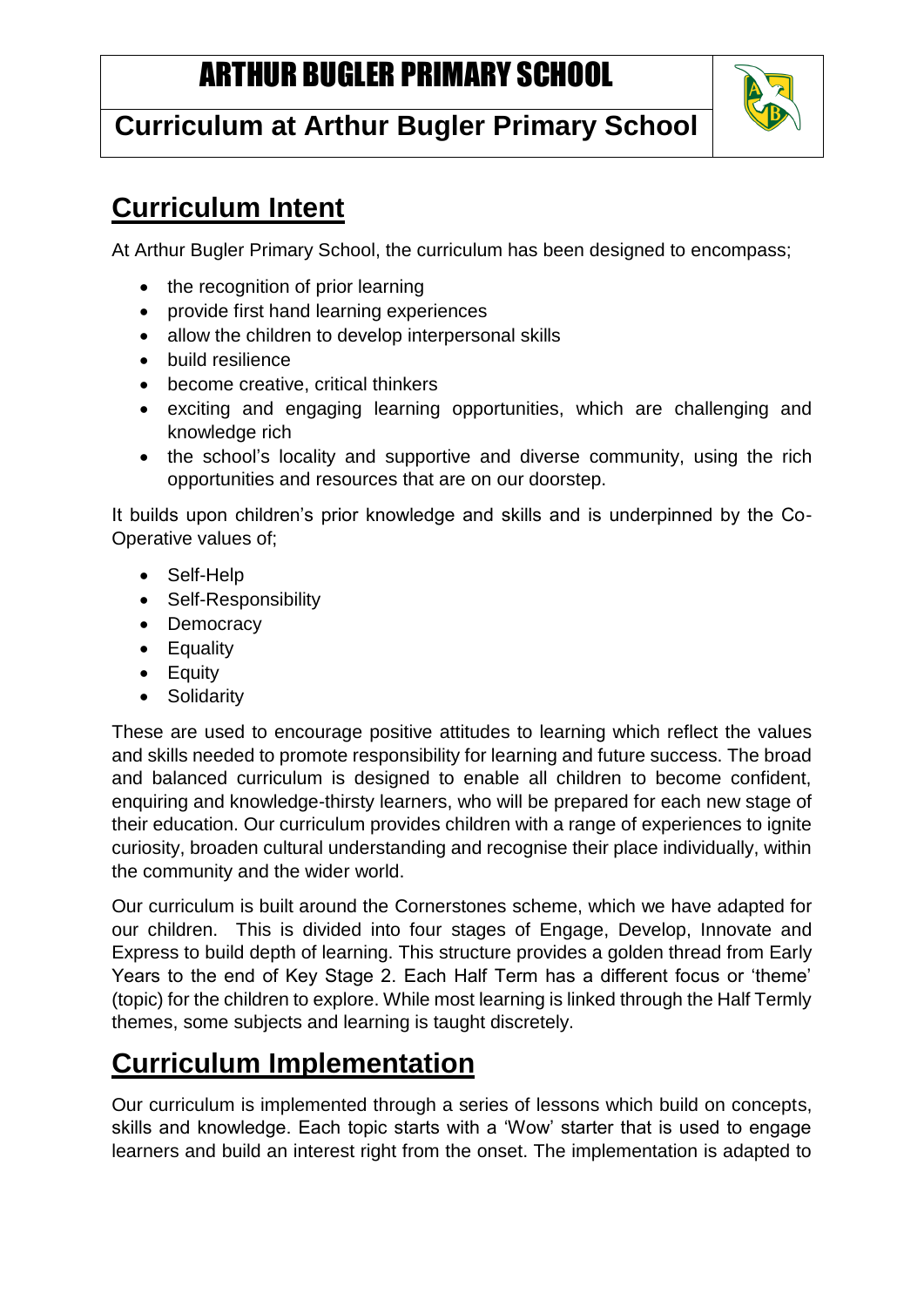specific learning needs in order to provide support and challenge, ensuring an inclusive curriculum that meets the needs of all our pupils.

Early Years' education follows the framework for EYFS and we use Cornerstones as a basis for topics which support this learning. Literacy and Mathematics are taught as discrete subjects but will often link to the themes chosen for each Cornerstones units. Activities are engaging and practical, building on individual starting points and key interests within the year group. Teaching is delivered through a balance of direct teaching and carefully planned, child initiated activities. Timely interventions from all adults are given to move individuals forward.

In Key Stages 1 & 2, we use Cornerstones as our curriculum driver for History, Geography, Music, Art and D&T. Other subjects are taught using schemes or resources such as SNAP Science, JIGSAW (PSHE), Computing (National Curriculum aims) and Rigolo/Early Start (French). Maths, Literacy, RE and PE are taught as discrete blocks. Our Literacy lessons are taught through high quality texts that are often linked to the Cornerstones topic or theme.

We offer a wide range of extra-curricular before and after school clubs which complement and further develop children's achievements in our curriculum; including football, drama, crochet, cooking, fencing and choir amongst many others. We have extremely high aspirations of all our children and skilfully use targeted support for our children who find learning and social situations a challenge at times. Clear and concise challenges are set across the curriculum for children who are ready for the next step in their learning.

#### **Literacy**

We aim to deliver an exciting Literacy curriculum which is based around high quality texts that cover a variety of genres as well as Fiction, Non-Fiction and Poetry. We plan lessons which link reading and writing which then provides pupils with a rich and varied vocabulary for use in their work across the curriculum. We use a range of schemes to teach Literacy including Letters and Sounds, Jolly Phonics and Talk for Writing, as well as cross-curricular writing which is linked to the Cornerstones' topics.

We have developed a range of bespoke initiatives so that our children can be fully engaged in all aspects of Literacy. In order to promote reading and a real love of reading for pleasure the children keep a record of how many times they read each and aim to read 10 times in order to receive a 'Golden Ticket'. These are then collected in for the Friday assembly when the children find out which class has the most Golden Tickets. There is also a prize draw for Lower and Upper school and everyone that has a 'Golden Ticket' has the chance to win a £5 book voucher.

Our children also have the opportunity to take part in 'Cosy Reading' and 'Free Writing' on a Friday. 'Cosy Reading' allows the children to read whatever they want in any position they want developing a real love of reading and reading for pleasure. The whole school also enjoys 'Free Writing' on a Friday allowing them to write for 30 minutes about anything they want to with no learning objective or success criteria for the children to follow.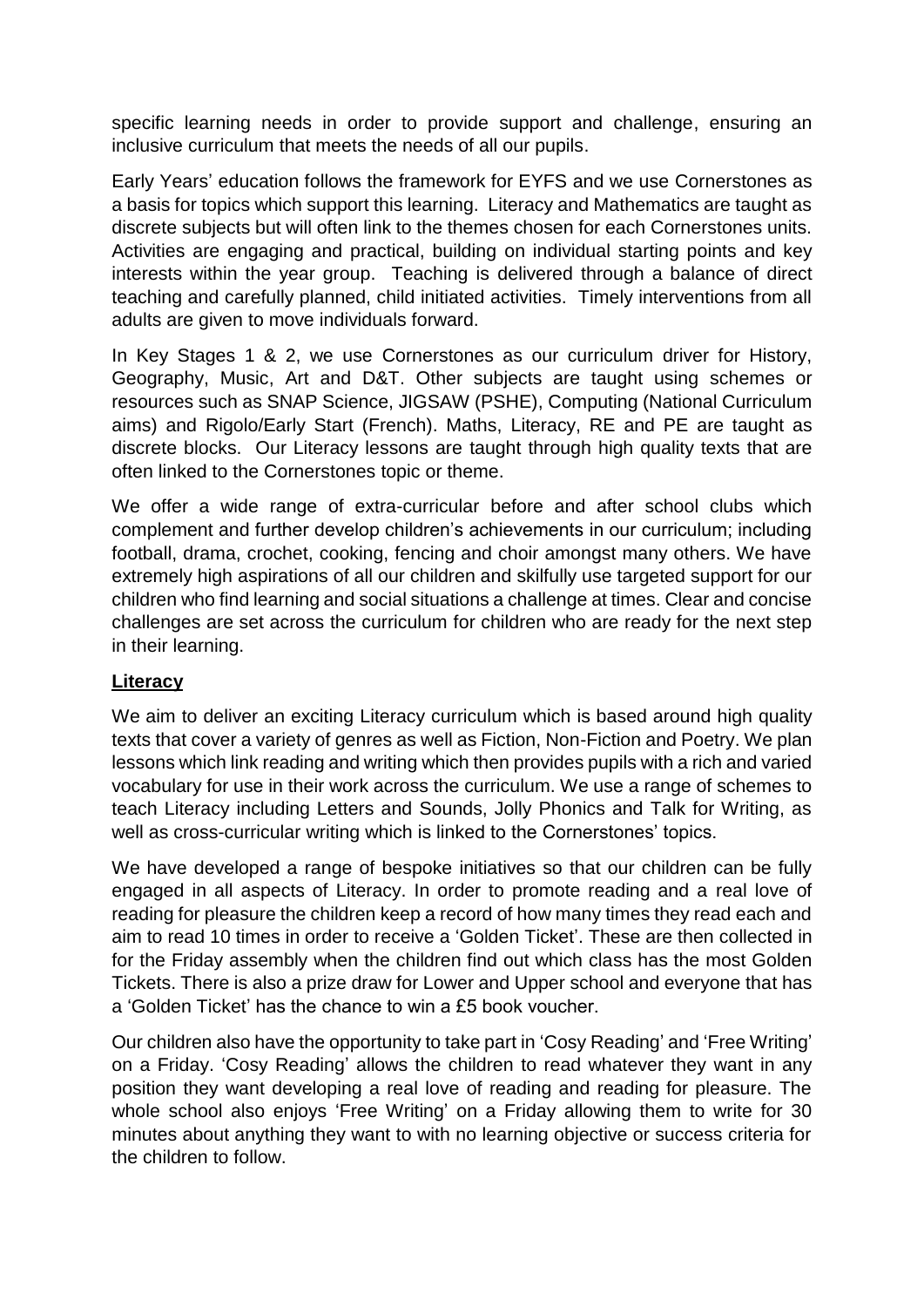The school has number of excellent links with authors who are willing to visit the school and speak to the children about being an author and the books they have published. These inspirational visit bring learning to life and allow the children to be hooked into reading and then writing as a follow up to the visit.

Arthur Bugler also has a 'Patron of Writing', who is an ex pupil and local author having published 3 books – Emma Robinson. This wonderful project provides opportunities for the children to be taught by Emma and discuss the process of writing a book. The children can also share their work with Emma on one of her many visits.

There is a yearly 'Reading & Writing' Week where there are a range of planned activities to promote reading and writing throughout the school.

#### **Maths**

We aim to help children to develop as confident mathematicians with fluent arithmetic skills that can be applied to problem solving and reasoning about mathematical concepts. We follow the White Rose Maths Curriculum and teach Maths mainly through discrete learning units. There is a strong focus on consolidating arithmetic skills as well as reasoning to ensure the children can apply knowledge, skills and understanding in a range of contexts. The process of teaching Maths begins by exploring the concept by using concrete materials. This is then followed by transferring this knowledge into pictorial representations of a concept. A deeper understanding is developed with opportunities for the children to explain and justify their mathematical reasoning. Finally this knowledge is transferred and applied into abstract contexts including real life situations.

We have developed a range of bespoke initiatives so that our children can be fully engaged in all aspects of Maths. These include 'Early Bird Maths' and a 'Times Table Rockstars Competition' each week. The children start 3 out of the 5 days in a week with 'Early Bird Maths' where they complete a range of arithmetic question at the very start of the day. Throughout the course of the year, the children will complete thousands of questions covering all areas of the curriculum.

There is also a weekly Times table Rockstars Competition in Assembly where the children compete for the Championship title and could win an Amazon voucher. This is focused on improving the children's rapid recall of times tables.

There is a yearly Maths Week where there are a range of planned activities to promote Maths throughout the school.

#### **Science**

Science is taught mainly through the use of the Collins' Snap Science scheme and supplemented with science lessons which link to the current Cornerstones themes. Science is taught through the broad range of enquiry skills (working scientifically); observing over time; pattern seeking; identifying, classifying and grouping; comparative and fair testing (controlled investigations); and researching using secondary sources. Pupils have access to Science learning outside the classroom in our animal, nature and pond areas.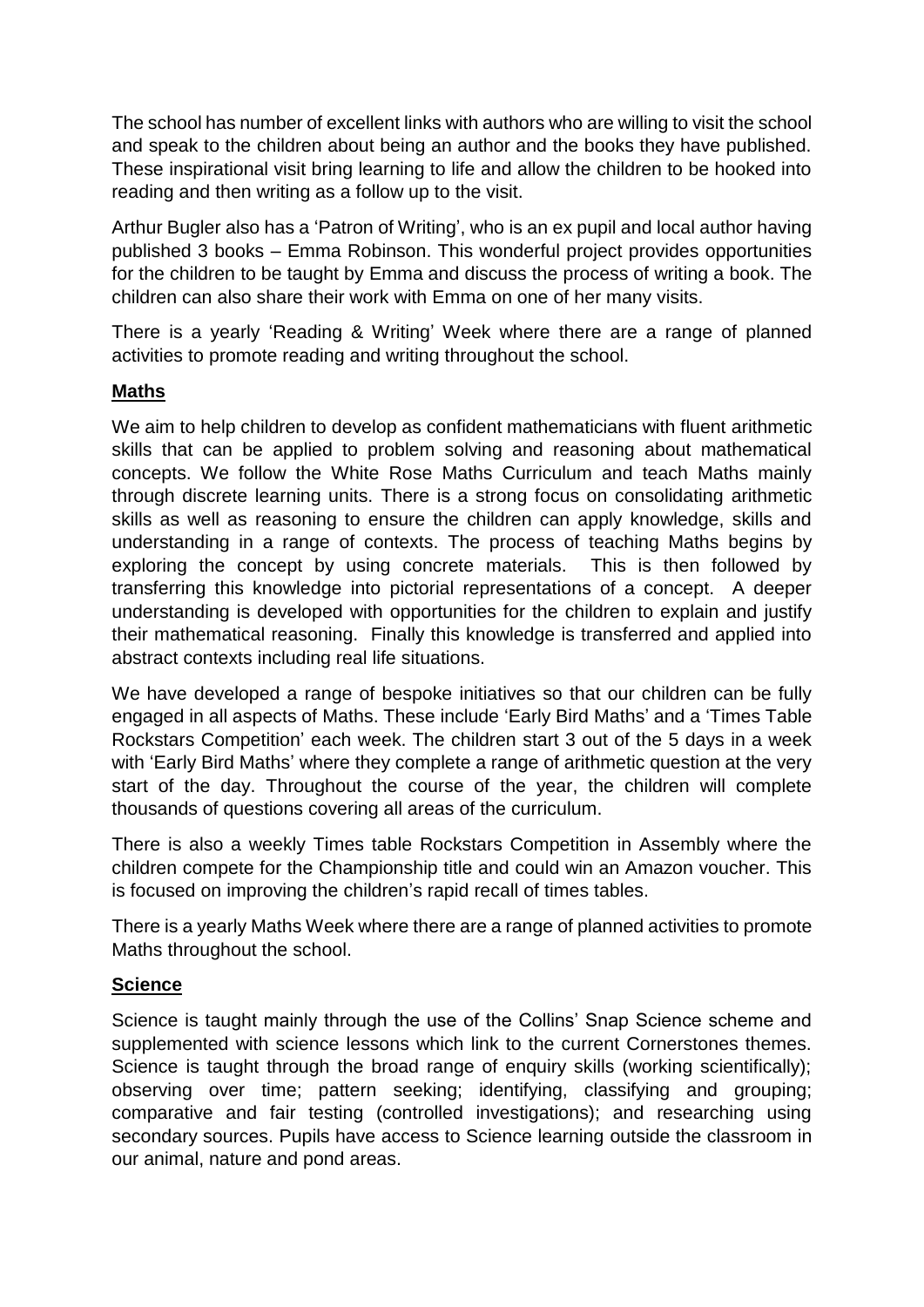There is a yearly Science Week where there are a range of planned activities to promote Science throughout the school.

#### **History**

History is woven through many of the cornerstones topics and is taught through the use of the Cornerstones implementation process. Pupils are encouraged to ask and enquire about the past and seek to find answers through a range of resources including researching, evaluating evidence and artefacts and using first hand experiences and evidence such as visitors and artefacts. The school makes use of some local history through topics within the Cornerstones curriculum.

#### **Geography**

The Geography curriculum is taught through the Cornerstones implementation and links to other areas of learning as well as progressing through year groups and phases. Pupils have access to local area and resources to support their fieldwork skills within the curriculum. Use of ICT, including Google Earth, is used to bring other areas of the world to life.

#### **Religious Education (RE)**

The school follows the Thurrock agreed syllabus for RE and there are discrete units of learning. The curriculum provides pupils with a broad and clear knowledge of the key faiths, teaching them to respect the views and faiths of others. The school has strong links with the local church who regularly visit the school to deliver assemblies.

#### **Music**

Music is currently taught through the Cornerstones topic overview. In addition to this, all pupils in Year 4 and 5 have the opportunity to learn to play a brass instrument, learning to read and follow musical notation, as well as performing to an audience. Pupils have the opportunity to learn to play a variety of musical instruments through the wider opportunities programme. The enjoyment of music is further supported through the use of singing in assemblies and during the performances to parents and other audiences at various events, including the Christmas carol service, the Harvest performance and Easter celebrations. This love of singing is extended to our community with an 'Adult Choir' led by school staff as well as the Award winning school choir who have a strong reputation within the community.

#### **Physical Education (PE)**

Physical Education is taught through the Rising Star Curriculum. Lessons are taught by the class teacher and by our PE Lead. The lessons include learning new skills with the opportunity to apply these in a range of contexts. All pupils in Year 3 have access to a block of 10 swimming lessons, at a local swimming pool. As a school we take part in the Daily Mile and each class walks for a mile each day. In recognition of our commitment to promoting a healthy lifestyle, we have been awarded the Silver School Games Mark award. There is an annual Sports, Health and Fitness week which provides pupils with a range of sporting opportunities.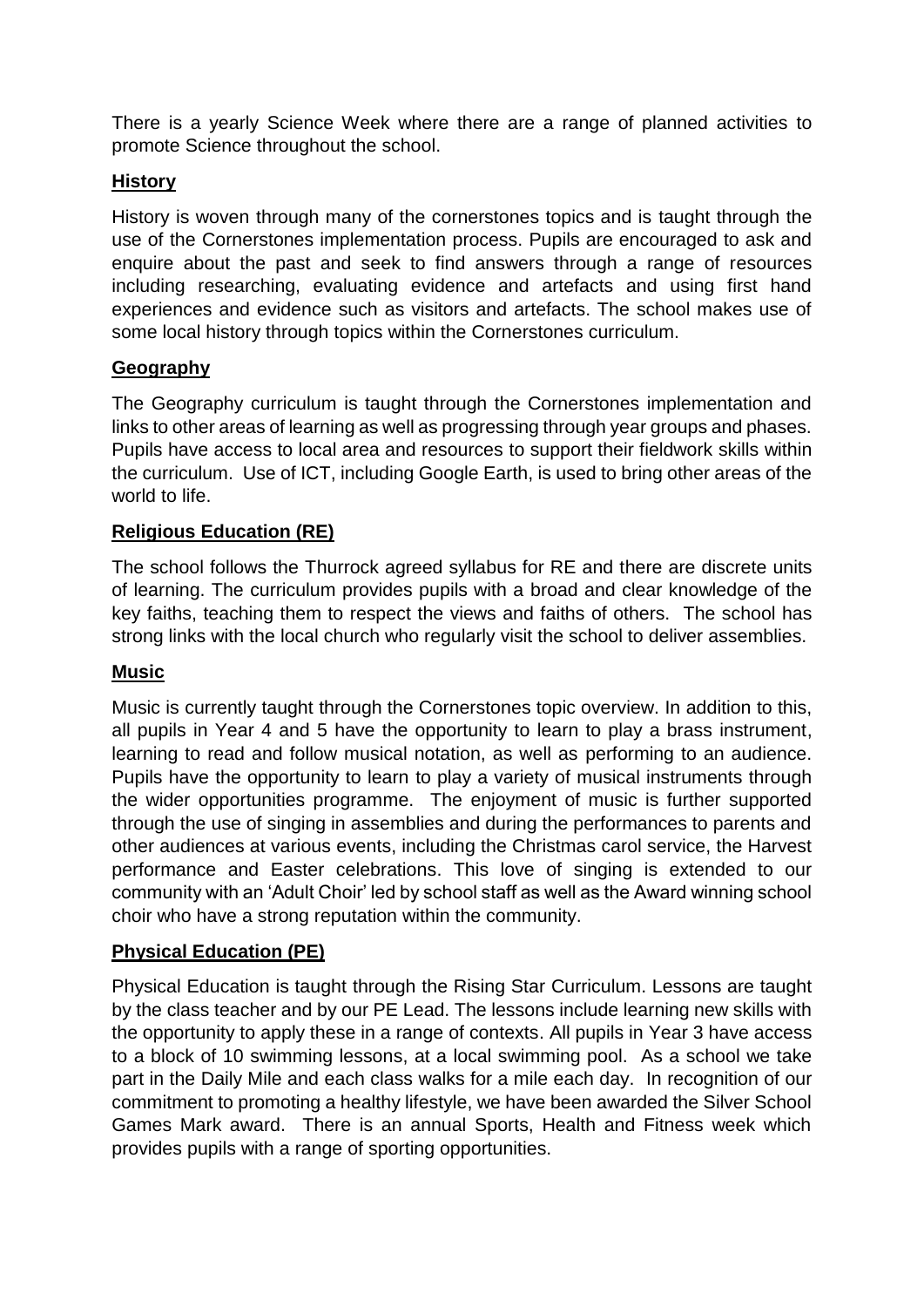### **Art**

The Art curriculum is planned and delivered through the Cornerstones Curriculum, providing children with a wide range of skills using a variety of media, including 3D sculpture. Pupils have the opportunity to explore different artists and styles of Art. Pupils also take part in a range of local and national competitions and have the opportunity to display their art work, in class and throughout the school and within the local community.

#### **Design & Technology**

This is taught through the Cornerstones Curriculum, enabling pupils to investigate, plan, make and evaluate products, including food technology as part of their linked learning. Each year, the children have the opportunity to take part in a healthy eating and food preparation workshop called Roots to Food.

#### **French**

French is taught in Key Stage 2, through the Riglo and Early Start schemes of work. Children have the opportunities to learn about other countries, cultures and languages during Multicultural week.

#### **Computing**

Skills and application of computing are taught through a progressive set of ICT skills and, where appropriate, are used in Cornerstones lessons. Computing is split into three areas: computer science, information technology and digital learning. There is a strong focus on e-safety as a school leading the way nationally and our children are ambassadors for the work that they do. The school is well resruced with desktop computers, laptops and iPads. As a school we ast as a link between the range of ICT used at home and we promote a range of devices, apps and websites to support the learning process.

#### **Personal, Social, & Health Education (PSHE)**

This is taught discretely though a range of lessons and activities. The planned curriculum is derived from the Jigsaw planning and resources. Other discrete lessons are delivered in response to children's needs and local and natural incidents. In addition, the pupils in Year 5 and 6 are taught about relationships and sex education.

### **Curriculum Impact**

The impact from our exciting and engaging curriculum is best shown through discussions with the children as they absolutely love their learning which is shown in their work and excellent attendance rates.

It is also evident in the outcome for our pupils, where attainment is at least in line with National expectations. Progress from attainment on entry (which is just below National